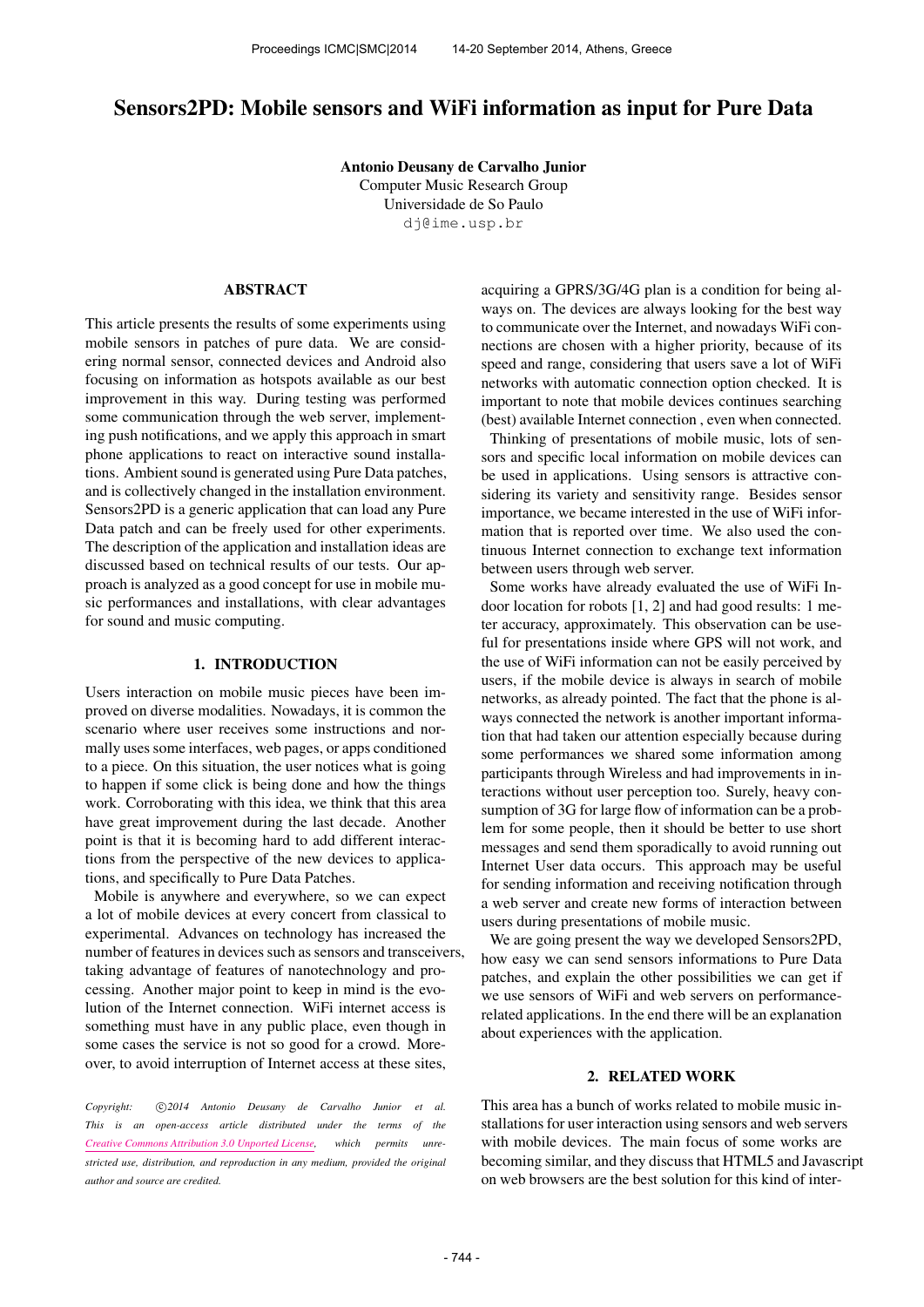action. In SWARMED [3], the authors developed a framework for audience interaction during an installation accessing a website on captive portal. The novelty of using a captive portal is interesting on the aim of focusing user's Internet access only to the performance application during the presentation. On the other hand, the author notice that each participant would like to hear its contribution to the performance, but all the sounds are reproduced only on the central performer, and it is hard to give this feedback if lots of people is participating.

On NEXUS [4] project, that is related to distributed performance, authors attempt that a cross-platform application can really be conceived using dynamic web page, allowing server side web application to do the hard work while the participants interact using an interface placed into a browser on its own device. Even if both works use Ruby on Rails, NEXUS leaves the application on line for distribution and scalability facilities aiming a large number of participants from different places.

On the other hand, we have urMus [5], an environment for mobile application development. This is a directly related work that has an event-handling for mobile sensor events, with lots of features that permits easy musical application development. It is possible to load scripts and also share code between users over the network in some applications developed with urMus[6]. The only limitation for musicians is that Lua isn't used as Csound and Pure Data.

Another related work uses Csound as main *patch* language [7]. The users loads Csound orchestras and scores on mobile devices and uses interface options and some sensor events for interaction. This approach was a motivation for this work, and we also notice some advantages of a similar project, PdDroidParty  $<sup>1</sup>$  as inspiring for a new way</sup> of musical interaction using a common language for musicians and some transparent information presented below.

# 3. TRANSPARENT INFORMATION

There are lots of transparent information that can be used on mobile applications, and we are going just to cite some of them briefly:

- Available WiFi networks can be found everywhere, and the users are living the Always-On Era;
- The cost for send and receive short informations from web servers is becoming unimportant bearing in mind the price of 3G plans on most part of the world;
- Push notifications are being used by the most of the applications installed on mobile devices, aiming to keep the user updated, but always consuming users Internet connection as much as possible;
- The use of hot-spot informations to facilitate localization has been a used first with robots, but also by general systems like Google Maps.

Thinking about those premises we can conclude that we can extrapolate the usual limits of performances on a theater, with lots of mobile users, for example, considering "transparency" in the user point of view. Of course the user need to know that we are using those information, but it does not need to be explicitly during the performance.

## 4. SENSORS2PD

The integration of PD with Android application became possible with libpd, a library that grant loading patches and exchange messages using senders and receivers on applications. One of the drawbacks of this integration is a slight need of Java programming experience intended for Android application development. Apart from that situation, some native applications have been developed to smooth the way for non (Java) programmers use its own patch on Android devices. The most famous application with this concept is PdDroidParty. This application searches internal storage for patches and permits interaction using some interface options. Although it is a great solution, it does not facilitate the use of sensors with patches.

Android devices possess lots of sensible sensors that have been used on many situations. We notice that the quantity of sensors and its range vary based on device and also Android API, resulting in some restrictions during mobile performances if you want to use specific sensors or have different devices. Our approach try to solve these problems and presents other sensor's information that can be used.

## 4.1 Using sensors on Pure Data patches

Sensors2PD is an application that makes possible the use of all Android sensors and even more useful data from device functionalities. The application uses libpd<sup>2</sup> to load the patch that users can seek and select from mobile storage. Receivers for any sensor value can be used on the patch following the specification found on the guide. Depending on the sensor id (ID) and variable number (#), you need to configure the receiver like that:

[r sensorIDv#]

If you want to use Accelerometer, which has ID=1 and 3 variables, you can receive the sensor values using:

> [r sensor1v0] [r sensor1v1] [r sensor1v2]

This is a reasonable approach considering that the application will be listening for any sensor variation and might send its updated value to the patch as fast as possible. Android sensors can be listened at four different rates, varying from  $\ddot{0}$  to 200ms. The fast you retrieve values the fast you drain the battery on mobile application, but during some tests we've found out that it is not a problem to use the fastest mode if the normal time of a performance or installation won't be more than one hour. Despite the fact that not all the sensors are supported on all devices, it is not a

<sup>1</sup> PdDroidParty: <http://droidparty.net>

<sup>&</sup>lt;sup>2</sup>libpd: <http://libpd.cc>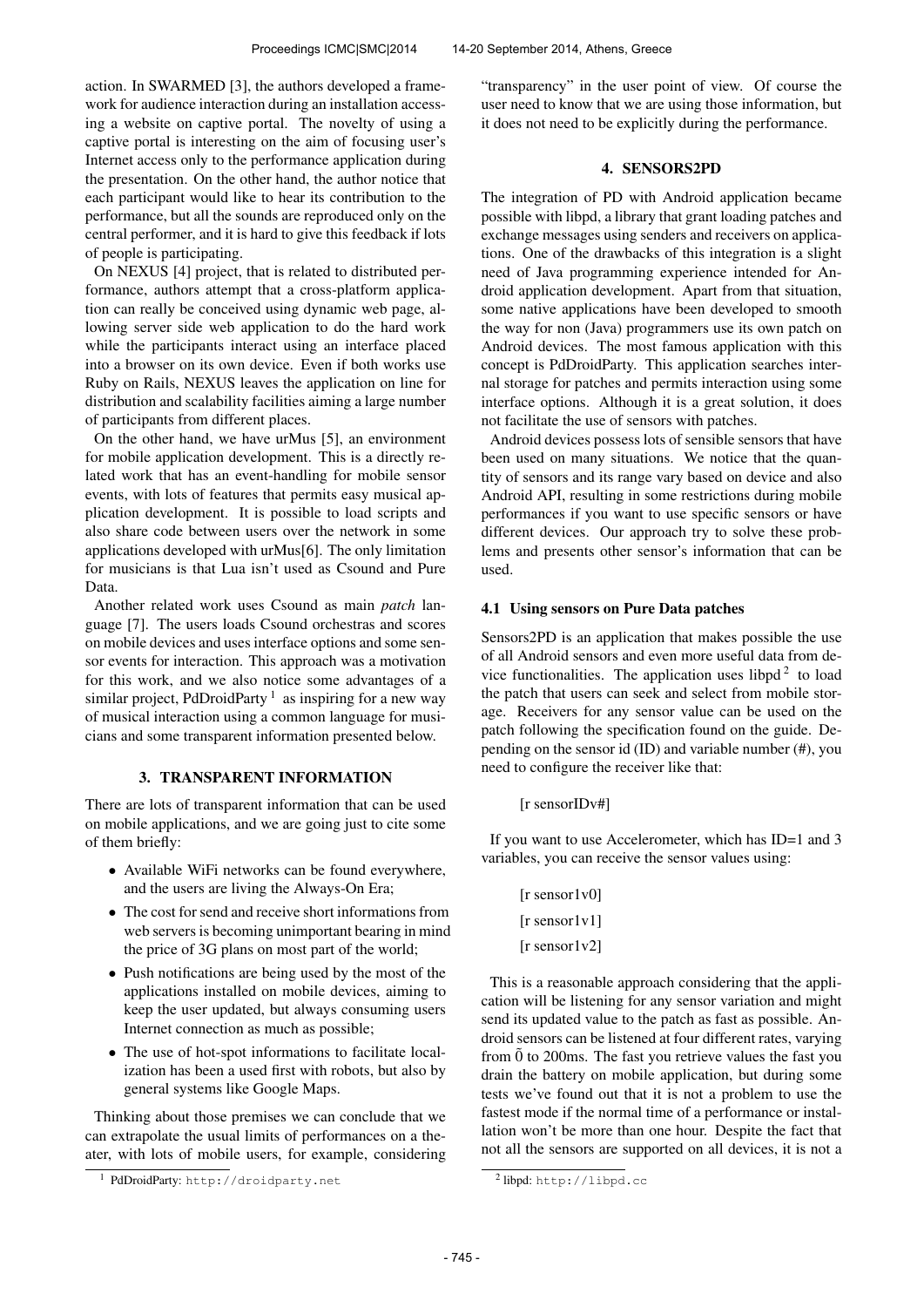great problem. Only available sensors are going to be listened, and only the receiver for an unavailable sensor will not receive any value.

We considered each functionality that detects physical variations as a sensor, so other kind of sensors are being used on this application and can also be used with PD patches.

## *4.1.1 Touch events and position*

All Android devices support multitouch interaction nowadays with high sensibility as it is the principal and the most intuitive way to access mobile options. We can manipulate up to 14 simultaneous touch ids to get noticed about its events and position on x and y axes, even if most mobile devices detect only 5 or 10 fingers. Based on the same procedure defined before, it is possible to use the position from every touch your device screen can detect. The receiver on the patch will need touch id (ID) and position coordinate x or y (#).

## [r sensorTIDv#]

If you want to track first touch position, which has ID=0, you need:

> [r sensorT0vx] [r sensorT0vy]

#### *4.1.2 Audio input*

Audio input using  $[a \, d c]$  on Pure Data can have better results only when Pure Data is used as an Service on the application, and then we have opted to run libpd as background Service on our application. It is necessary to bear in mind that background operation continues to run even when you left the application or change to another one, like answering a call. In spite of this fact we preferred not to do anything on this case to prevent some installations to stop working while the application is running.

We do not need to worry about audio input and output between device, application, and PD while using libpd. On the other hand we can't control the audio configurations due to device specifications, so there is no guarantee about sample rate, block size, or number of channels. Notwithstanding that this can be important for some patches, we notice that audio quality was awesome on our tests, except for the delay between input output even on loop-back.

## *4.1.3 WiFi networks*

Conceived by the concept of transparent information, we've decided to use the sensor of hot spots as another option for the application interaction. The sensor of hot spots gives lot of information as SSID, frequency, and level in db from network found. On our application we've decided to send the level as information for the PD patches. You need to configure the receiver with the SSID name (ID), that can't have any spaces.

## [r sensorW-ID]

If your WiFi SSID is "MyRouter", you'll need the receiver:

[r sensorW-MyRouter]

Regarding that the WiFi level varies normally between - 100 dBm to -1dBm depending on how far you are from the hotspot, you can use this value on many applications for indoor localization based on works from other areas of literature like robotic [1, 2].

The WiFi network signal has lots of problems with interference that turns the signal always unstable, but it still can be used as positioning system. There are 11 different frequencies for hot spots and the antenna needs to search each channel before returning a list of networks. Each request of available networks took 500ms to 2s on our tests and we noticed that some hot spots have minor problems during these search because of the orthogonality of channels 1, 6 and 11 frequencies.

## *4.1.4 Other sensors input under development*

There is also other sensors being tested and implemented to add more possibilities:

- Bluetooth using SSID
- GPS using Google API
- Color identification using camera and OpenCV

We also consider that this application can be easily ported to other mobile technologies like iOS and desktop application. The integration of this application with other systems is not hard, and we also use some communication through web servers to send some sensors values to other applications. Informations about the web server are going to be described below.

#### 4.2 Web server integration

Considering the intention to send and receive information between devices, the easiest way to implement was using web server. The development of web server have been intensified over time so that new methodologies as Rapid Application Development (RAD) began to be practiced with the use of tools and specific frameworks. One of the technologies that emerged following the RAD methodology was Ruby on Rails  $(RoR)<sup>3</sup>$ . Rails is an open source framework for web applications that supports Ruby language.

We have chosen JSON format as the preference for communication with RoR web server. JSON is an open standard for exchanging data that is based on a text format understandable by humans without technical knowledge of computer science. The format is derived from the Javascript language and presents itself as an alternative to XML format. Sharing content with web server using this format comes to be advantageous also with the ease of encoding and decoding messages.

Those technologies are generically disposed to any kind of content, and its use in the music can open several possibilities for sharing content and predispose infinite ways of musical interaction [8, p. 123].

<sup>3</sup> Ruby on Rails: <http://rubyonrails.org/>